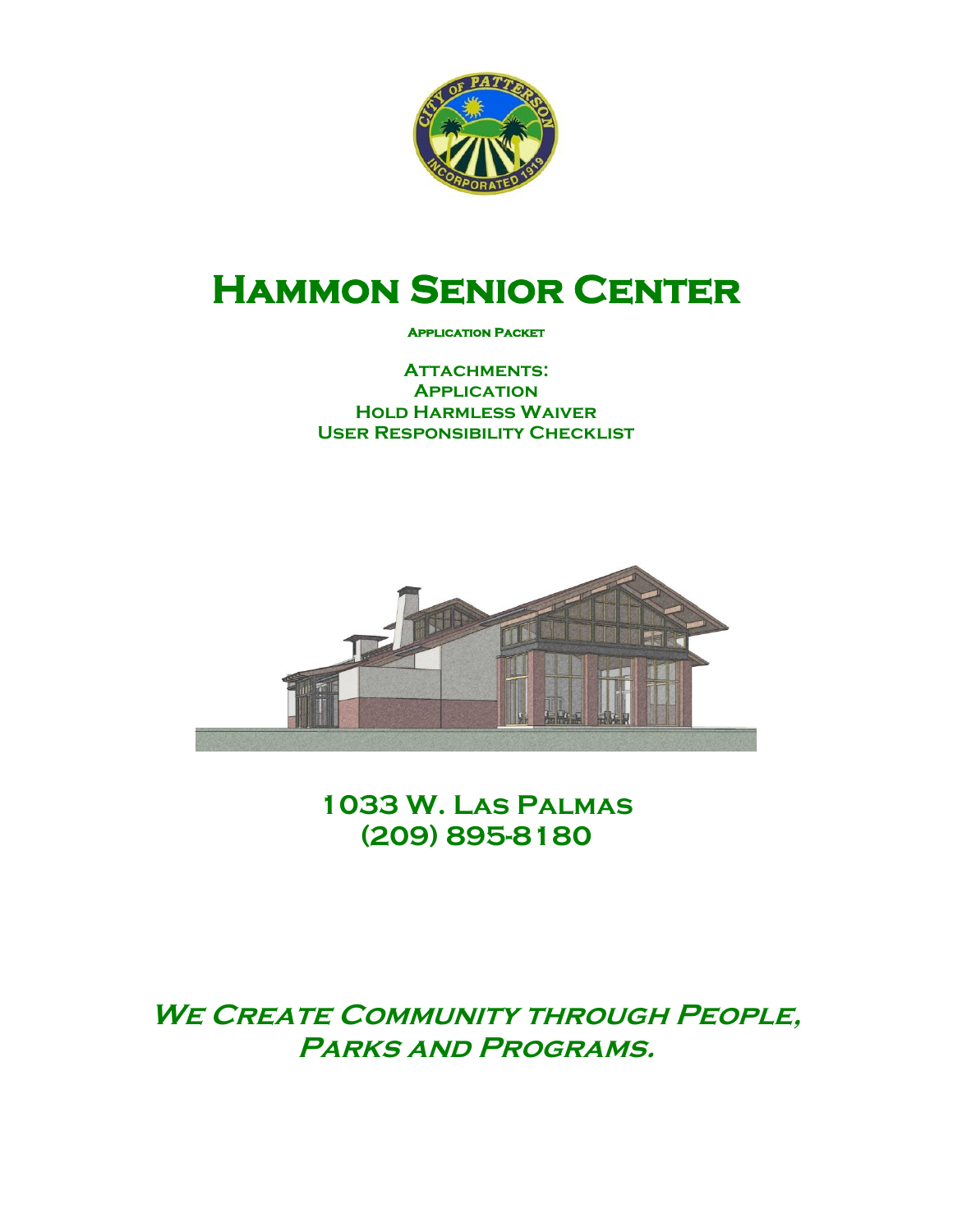

.

## **HAMMON SENIOR CENTER EVENTS APPLICATION**

This application must be submitted for reservation requests of the Hammon Senior Center no later than 2 weeks prior to the date of the reservation. An approved certificate of liability insurance and endorsement must be received no later than the scheduled walk thru date. All event applications are subject to approval by the Recreation & Community Services Department.

*Please print or type the information below and answer all areas as thoroughly as possible. If the information does not pertain to your activity, indicate not applicable* 

| Date of Event:                                                                                        |  |  | (May - Sept.) Open swim parking overflow accommodations may be necessary                            |
|-------------------------------------------------------------------------------------------------------|--|--|-----------------------------------------------------------------------------------------------------|
| Event Start Time: <b>Event Start Time</b><br>(Reservations only available based on hourly increments) |  |  | Event End Time:<br><u> Event End Time:</u>                                                          |
|                                                                                                       |  |  |                                                                                                     |
|                                                                                                       |  |  |                                                                                                     |
|                                                                                                       |  |  |                                                                                                     |
|                                                                                                       |  |  |                                                                                                     |
|                                                                                                       |  |  |                                                                                                     |
|                                                                                                       |  |  |                                                                                                     |
| Estimated Number of guests to attend: ________                                                        |  |  |                                                                                                     |
| Who is the target audience for the activity? ___________________________________                      |  |  |                                                                                                     |
|                                                                                                       |  |  | Will fees be charged to attend?<br>Let yes, how much will be charged?                               |
| Do you have a Business License?<br><u> Letter Manaschi the set and the application</u> .              |  |  |                                                                                                     |
| Will a microphone be needed? ___________ Will a podium be needed?: ________                           |  |  |                                                                                                     |
| Will you need to plug in an iPod/laptop/DVD/VHS? ____________                                         |  |  |                                                                                                     |
|                                                                                                       |  |  | Are there any additional needs you have or are planning on bringing yourself? _____________________ |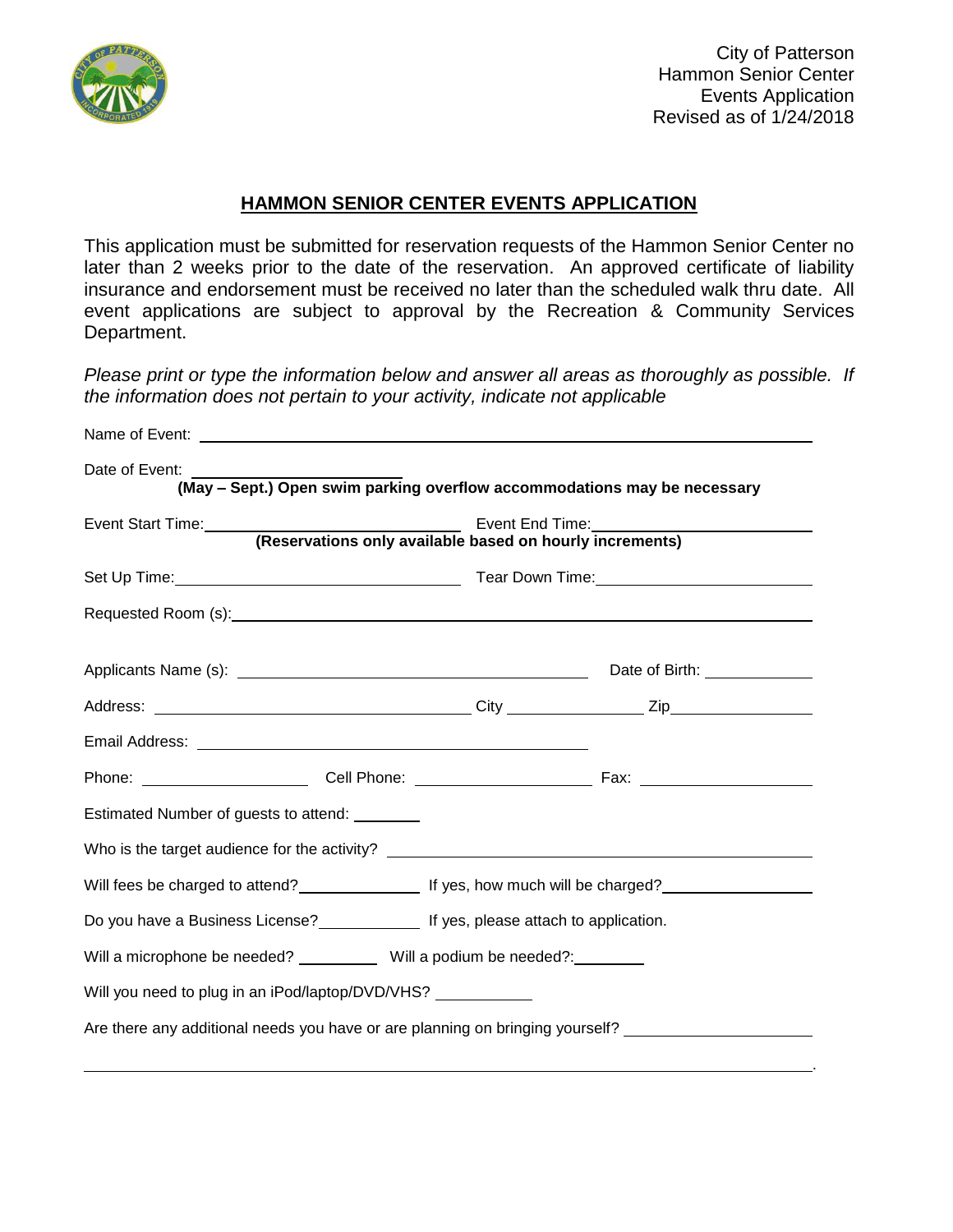

City of Patterson Hammon Senior Center Events Application Finance/Fire/Building Departments

#### **Insurance Certificate**

A Certificate of Insurance in the amount of \$2 million with an endorsement naming the City of Patterson, its officers, employees, agents and volunteers as an additional insured is required.

 $\Box$  Insurance Certificate is attached to this packet.

Are there any caterers, vendors, concessionaires, exhibitors, entertainers, promoters or sponsors which are included as an Insured under your insurance policy?

 $\Box$  Yes  $\Box$  No If yes, provide their name, mailing address and type of service to your Event. Add additional pages as necessary.

#### **FOOD & OTHER VENDORS- Business License & Inspections**

Stanislaus County Requirements: Food vendors must contact Stanislaus Environmental County Health in advance of their event for required permits and guidelines. The event organizer shall obtain copies of food service licenses from food vendors prior to the event.

City of Patterson Requirements: In addition, all vendors' selling/providing food or other products must have a City of Patterson business license or Special Event Business License. These guidelines apply to all vendors participating in a Special Event located within the City of Patterson. Vendors are individuals/groups engaged in doing business.

- Every vendor shall have a valid City of Patterson Business License. One-time event fee is \$25.00.
- Businesses with a valid City of Patterson License are not required to obtain a second license for the event.
- Every vendor may be required to pay for an inspection fee. Fee is based on the extent of the inspection necessary:

**FOOD SERVICE** (County Food Permit, Business License and Inspections Required) Event will include Food?  $\Box$  Yes  $\Box$  No  $\Box$  Served  $\Box$  Buffet Style

If yes,

On site cooking and food prep?  $\Box$  Yes  $\Box$  No Being cooked on an open fire (Barbecue)? <br> Pes No

#### (**Separate license application required for each participating business, provide a separate list)**

□ Copy of business license for each caterer/vendor is attached to this packet.

### **MUSIC**

| Will your Event have music? | $\Box$ Yes $\Box$ No                 |                  |
|-----------------------------|--------------------------------------|------------------|
| If yes, what type of music? | $\Box$ Live Music $\Box$ Disc Jockey | Stereo/CD Player |
| Please describe             |                                      |                  |

\_\_\_\_\_\_\_\_\_\_\_\_\_\_\_\_\_\_\_\_\_\_\_\_\_\_\_\_\_\_\_\_\_\_\_\_\_\_\_\_\_\_\_\_\_\_\_\_\_\_\_\_\_\_\_\_\_\_\_\_\_\_\_\_\_\_\_\_\_\_\_\_\_\_\_\_\_\_

In which room do you plan on having music and where will the DJ/Band be set up?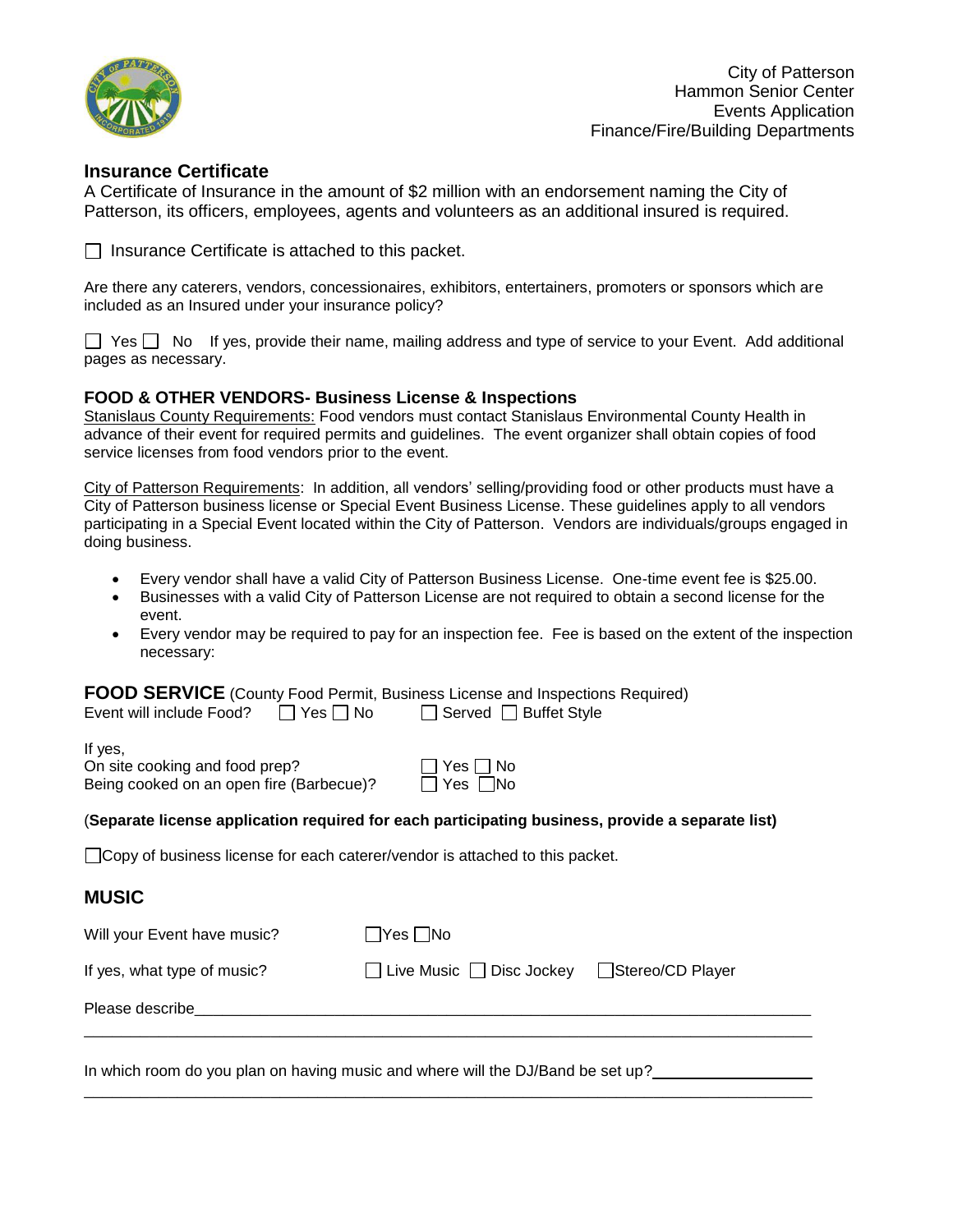

## **\*ALCOHOL IS NOT PERMITTED AT ANY YOUTH CENTERED EVENT\***

#### **ALCOHOL (Police Permit/Liquor Liability Insurance/ABC Guidelines Required)**

Are you requesting that alcohol be served? □ **YES** □ **NO**  If yes, what type of Alcoholic Beverage: □ Beer □ Wine or Champagne □ Mixed Drinks or Full Bar

Will you have a caterer or vendor serve or sell the alcoholic beverage? □ **YES** □ **NO If yes,** please provide the Certificate of Insurance from the caterer or vendor showing they have liquor liability insurance.

**If no,** who will be serving alcohol? \_\_\_\_\_\_\_\_\_\_\_\_\_\_\_ Age? \_\_\_\_\_\_\_\_Contact number? \_\_\_\_\_\_\_\_\_\_\_\_\_\_\_

From what locations will alcoholic beverages be served? □**Kitchen or** □ **Table set up in Dining Room?**

The following are practices required to be in place to monitor and control the consumption of alcoholic beverages:

 $\square$  Everyone must show identification to receive an alcoholic beverage.

 $\square$  All beverages must be served from plastic cups.

 $\Box$  Alcoholic beverages must not be served to persons below the legal drinking age of 21.

 $\Box$  Server monitors the consumption and is instructed not to serve anyone who is apparently intoxicated.

 $\Box$  The concession or bar is closed at least one hour prior to the end of the Event.

ALCOHOL: Serving alcohol is subject to approval pursuant to section 5-24 of the Municipal Code.

\*FAILURE TO FOLLOW ALL OF THE RULES SURROUNDING ALCOHOL AT AN EVENT IS SUBJECT TO IMMEDIATE SHUT DOWN OF THE EVENT WITHOUT REFUND.

### **SECURITY**

Security may be required for your event. At that point security is a condition of your rental and although you are paying for security they are not only here to ensure the safety of your guests but also to protect the City's best interest.

Your event map will help to determine how many security guards will be required for your event if applicable. The general rule is one guard to each door and one guard by bar if alcohol is being served.

A list of approved security services can be found on the preferred vendor list attached to this packet.

Please provide a copy of the Security Company's contract.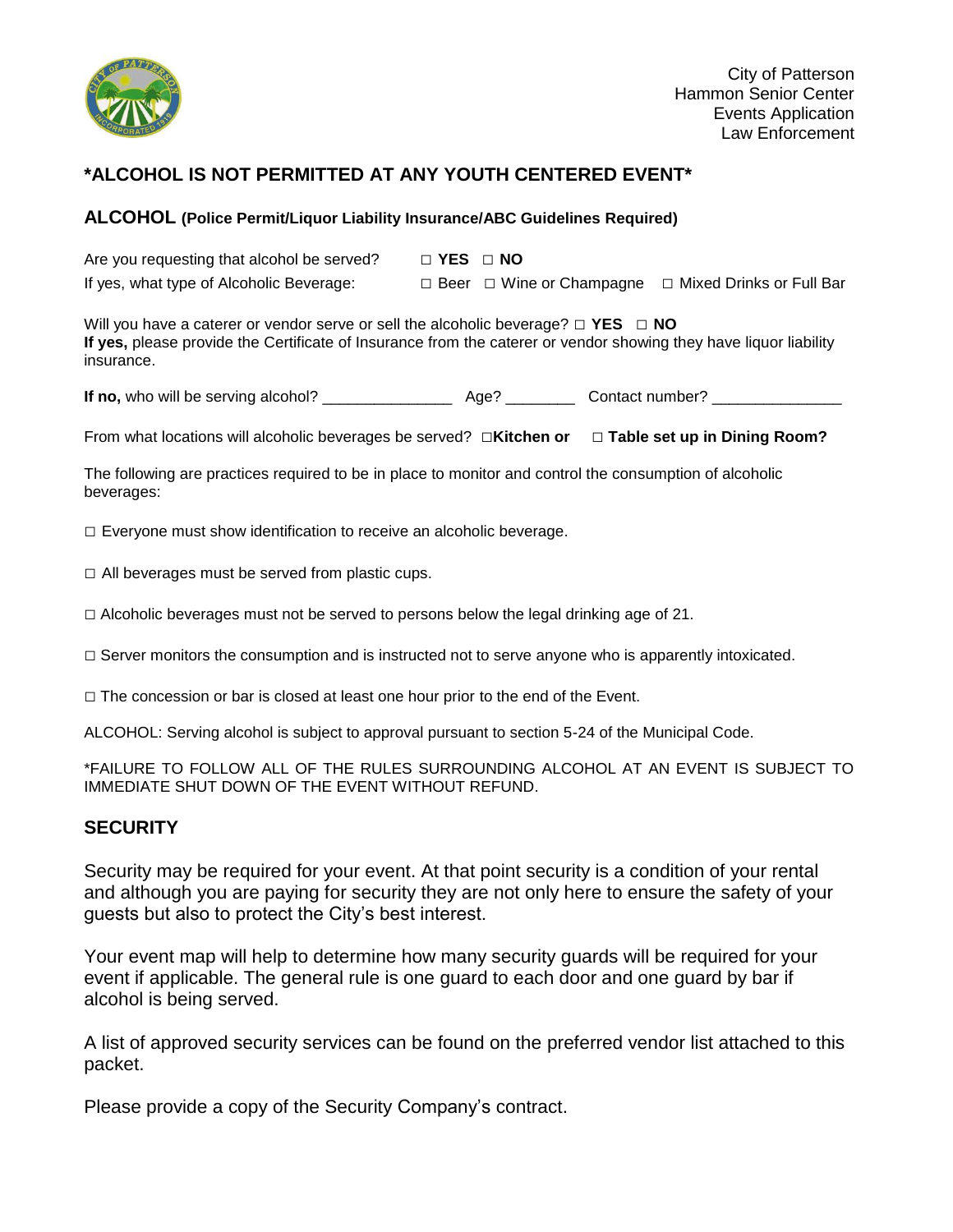

City of Patterson Hammon Senior Center Events Application

## **EVENT MAP**

This page includes the layout of the Hammon Senior Center. Please indicate on the map which rooms will be utilized for your event and the purpose for each room requested.



**\*\* If additional parking is needed, vacant land near Ward Ave., closest to parking lot, will handle overflow. \*\***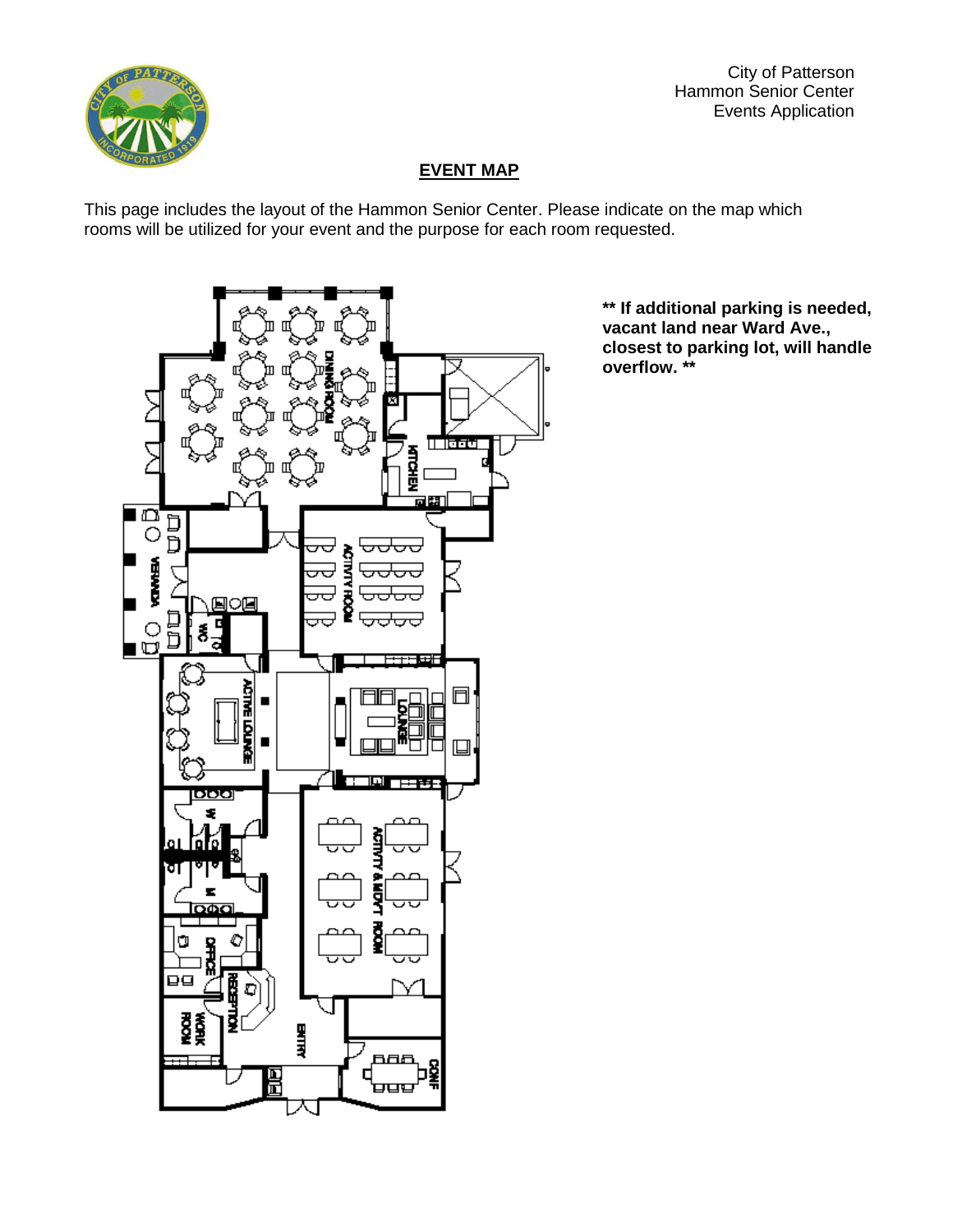

City of Patterson Hammon Senior Center Events Application

## **FACILITY HOLD HARMLESS WAIVER**

The undersigned agrees to indemnify, hold harmless and defend, the City of Patterson, its officials, employees, volunteers, agents and representatives against any and all claims or liabilities of any injury or death to any person or damage to property in any manner arising out of or incident to the performance of this agreement, including without limitations all consequential damage, whether or not resulting from the negligence of the undersigned or their agents or guests.

Applicant Signature Date

### KNOWING AND VOLUNTARY EXECUTION

I have carefully read this application and the policies and procedures packet and fully understand its contents. I am aware that this is a contract between myself and the City of Patterson and I sign this application of my own free will.

\_\_\_\_\_\_\_\_\_\_\_\_\_\_\_\_\_\_\_\_\_\_\_\_\_\_\_\_\_ \_\_\_\_\_\_\_\_\_\_\_\_\_\_\_\_\_\_\_\_\_\_\_\_\_\_\_\_\_

 $\overline{\phantom{a}}$  , and the contract of the contract of the contract of the contract of the contract of the contract of the contract of the contract of the contract of the contract of the contract of the contract of the contrac

Applicant Signature Date

**\* \* \***

*The City of Patterson Recreation & Community Services Department hopes you enjoy using our facilities. If you have any questions or concerns please call our office at 209- 895-8080 during regular business hours, M-Th 8:00am to 6:00pm and Fri. 8:00am to 5:00pm. In case of emergency please dial 911. If you need assistance during the weekend please call our part-time staff at (209)495-2370.*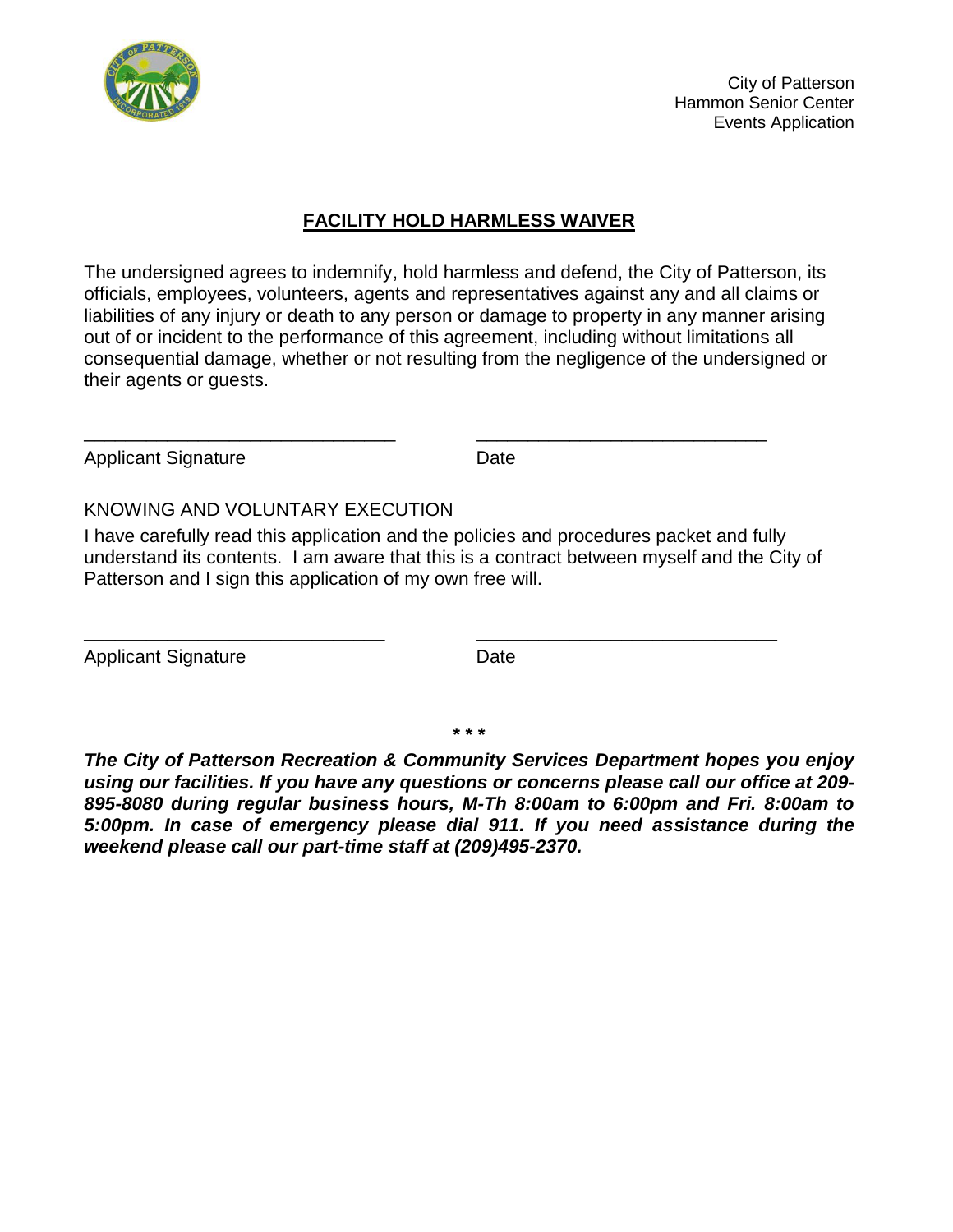

## **HAMMON SENIOR CENTER**

**BEFORE AND AFTER RESERVATION CLEANUP CHECKLIST**

**City of Patterson**

**Recreation & Community Services Department 1033 W. Las Palmas Ave, Patterson, CA 95363**

| <b>TYPE OF EVENT:</b> ________________________<br>ATTENDANCE:<br>RENTAL DATE: ___________________<br><b>RENTAL HOURS:</b><br><b>WALK THRU DATE:</b> NAMEL AND RESERVE THE RESERVE THE RESERVE THE RESERVE THE RESERVE THE RESERVE THE RESERVE THE RESERVE THE RESERVE THAT A VEHICLE THE RESERVE THAT A VEHICLE THE RESERVE THAT A VEHICLE THE RESERVE THAT A VE<br>$\diamond$ entire facility<br>♦ DINING ROOM W/KITCHEN<br><b>ODINING ROOM</b><br><b>RESERVED/PAID FOR:</b><br><b>♦ CRAFT ROOM</b><br>♦ EXERCISE ROOM<br><b>ALCOHOL (SERVED/SOLD): YES/NO</b><br><b>DJ/BAND:</b><br>YES/NO<br>$\diamond$ PAYMENT $\qquad \diamond$ ALCOHOL PERMIT $\diamond$ SECURITY CONTRACT<br><b>DUE DATE:</b><br>SPECIAL INSTRUCTIONS: (\$250 - \$500 DEPOSIT IS FOR CLEANUP & DAMAGES - CANNOT BE USED TOWARDS RENTAL FEES)<br>- DO NOT PERMIT EARLY ACCESS OR TO VACATE LATE (CHANGES IN HOURS REQUIRES PREAPPROVAL AND PAYMENT IN ADVANCE)<br>- DO NOT PERMIT ACCESS TO ROOMS NOT PREAPPROVED AND PAID FOR<br><b>BEFORE EVENT CHECKLIST:</b><br><b>YES</b><br>NO.<br><b>DAMAGE:</b><br>**If it is the entire facility, the WHOLE check list applies.<br>Dining:<br>_Floors<br><b>Chairs &amp; Tables</b><br>Microwave<br>_Audio System & TV Monitors & Piano<br><b>Center Island</b><br>Garbage Bags & Trash Can<br><b>AC &amp; Heater</b><br><b>Window Curtains</b><br>Kitchen:<br>Counters<br>__Stove<br>Refrigerator, Freezer, & Ice Machine<br><b>Sink Disposal &amp; Warmer Drain Water</b><br>Stainless Steel<br>_Soap & Paper Towels Stocked<br><b>Trash Cans Clean</b><br>Craft:<br>Tables & Chairs Set-Up<br><b>TV Monitor</b><br><b>Hand Towels &amp; Soap Stocked</b><br>AC/Heater Working<br><b>Trash Can Clean</b><br><b>Exercise:</b><br><b>Equipment in Place</b><br><b>Audio System</b><br><b>LAC &amp; Heater Working</b><br><b>Floor &amp; Trash Can Clean</b><br>Chairs Set Up<br><b>EXISTING DAMAGES AND/OR CONDITIONS OF THE FACLITY AND EQUIPMENT:</b><br><b>Equipment Damages</b><br><b>Facility Damages</b><br><b>Comments:</b> the comments of the community of the community of the community of the community of the community of the community of the community of the community of the community of the community of the community of the com<br>I HAVE READ AND AGREE TO COMPLY WITH THE CHECKLIST WHILE PERFORMING A WALK THROUGH OF THE FACILITY, AND ATTEST<br>THAT THE INFORMATION AS REPORTED IS TRUE AND CORRECT.<br><b>SIGNATURE</b><br><b>DATED</b><br><b>STAFF SIGNATURE</b><br><b>STAFF DATED</b><br><b>AFTER EVENT CHECKLIST:</b><br><b>YES</b><br><b>DAMAGE:</b><br>NO | CREATION |  | <b>Contact #:</b> |  |  |  |  |
|------------------------------------------------------------------------------------------------------------------------------------------------------------------------------------------------------------------------------------------------------------------------------------------------------------------------------------------------------------------------------------------------------------------------------------------------------------------------------------------------------------------------------------------------------------------------------------------------------------------------------------------------------------------------------------------------------------------------------------------------------------------------------------------------------------------------------------------------------------------------------------------------------------------------------------------------------------------------------------------------------------------------------------------------------------------------------------------------------------------------------------------------------------------------------------------------------------------------------------------------------------------------------------------------------------------------------------------------------------------------------------------------------------------------------------------------------------------------------------------------------------------------------------------------------------------------------------------------------------------------------------------------------------------------------------------------------------------------------------------------------------------------------------------------------------------------------------------------------------------------------------------------------------------------------------------------------------------------------------------------------------------------------------------------------------------------------------------------------------------------------------------------------------------------------------------------------------------------------------------------------------------------------------------------------------------------------------------------------------------------------------------------------------------------------------------------------------------------------------------------------------------------------------------------------------------------------------------------------------|----------|--|-------------------|--|--|--|--|
|                                                                                                                                                                                                                                                                                                                                                                                                                                                                                                                                                                                                                                                                                                                                                                                                                                                                                                                                                                                                                                                                                                                                                                                                                                                                                                                                                                                                                                                                                                                                                                                                                                                                                                                                                                                                                                                                                                                                                                                                                                                                                                                                                                                                                                                                                                                                                                                                                                                                                                                                                                                                            |          |  |                   |  |  |  |  |
|                                                                                                                                                                                                                                                                                                                                                                                                                                                                                                                                                                                                                                                                                                                                                                                                                                                                                                                                                                                                                                                                                                                                                                                                                                                                                                                                                                                                                                                                                                                                                                                                                                                                                                                                                                                                                                                                                                                                                                                                                                                                                                                                                                                                                                                                                                                                                                                                                                                                                                                                                                                                            |          |  |                   |  |  |  |  |
|                                                                                                                                                                                                                                                                                                                                                                                                                                                                                                                                                                                                                                                                                                                                                                                                                                                                                                                                                                                                                                                                                                                                                                                                                                                                                                                                                                                                                                                                                                                                                                                                                                                                                                                                                                                                                                                                                                                                                                                                                                                                                                                                                                                                                                                                                                                                                                                                                                                                                                                                                                                                            |          |  |                   |  |  |  |  |
|                                                                                                                                                                                                                                                                                                                                                                                                                                                                                                                                                                                                                                                                                                                                                                                                                                                                                                                                                                                                                                                                                                                                                                                                                                                                                                                                                                                                                                                                                                                                                                                                                                                                                                                                                                                                                                                                                                                                                                                                                                                                                                                                                                                                                                                                                                                                                                                                                                                                                                                                                                                                            |          |  |                   |  |  |  |  |
|                                                                                                                                                                                                                                                                                                                                                                                                                                                                                                                                                                                                                                                                                                                                                                                                                                                                                                                                                                                                                                                                                                                                                                                                                                                                                                                                                                                                                                                                                                                                                                                                                                                                                                                                                                                                                                                                                                                                                                                                                                                                                                                                                                                                                                                                                                                                                                                                                                                                                                                                                                                                            |          |  |                   |  |  |  |  |
|                                                                                                                                                                                                                                                                                                                                                                                                                                                                                                                                                                                                                                                                                                                                                                                                                                                                                                                                                                                                                                                                                                                                                                                                                                                                                                                                                                                                                                                                                                                                                                                                                                                                                                                                                                                                                                                                                                                                                                                                                                                                                                                                                                                                                                                                                                                                                                                                                                                                                                                                                                                                            |          |  |                   |  |  |  |  |
|                                                                                                                                                                                                                                                                                                                                                                                                                                                                                                                                                                                                                                                                                                                                                                                                                                                                                                                                                                                                                                                                                                                                                                                                                                                                                                                                                                                                                                                                                                                                                                                                                                                                                                                                                                                                                                                                                                                                                                                                                                                                                                                                                                                                                                                                                                                                                                                                                                                                                                                                                                                                            |          |  |                   |  |  |  |  |
|                                                                                                                                                                                                                                                                                                                                                                                                                                                                                                                                                                                                                                                                                                                                                                                                                                                                                                                                                                                                                                                                                                                                                                                                                                                                                                                                                                                                                                                                                                                                                                                                                                                                                                                                                                                                                                                                                                                                                                                                                                                                                                                                                                                                                                                                                                                                                                                                                                                                                                                                                                                                            |          |  |                   |  |  |  |  |
|                                                                                                                                                                                                                                                                                                                                                                                                                                                                                                                                                                                                                                                                                                                                                                                                                                                                                                                                                                                                                                                                                                                                                                                                                                                                                                                                                                                                                                                                                                                                                                                                                                                                                                                                                                                                                                                                                                                                                                                                                                                                                                                                                                                                                                                                                                                                                                                                                                                                                                                                                                                                            |          |  |                   |  |  |  |  |
|                                                                                                                                                                                                                                                                                                                                                                                                                                                                                                                                                                                                                                                                                                                                                                                                                                                                                                                                                                                                                                                                                                                                                                                                                                                                                                                                                                                                                                                                                                                                                                                                                                                                                                                                                                                                                                                                                                                                                                                                                                                                                                                                                                                                                                                                                                                                                                                                                                                                                                                                                                                                            |          |  |                   |  |  |  |  |
|                                                                                                                                                                                                                                                                                                                                                                                                                                                                                                                                                                                                                                                                                                                                                                                                                                                                                                                                                                                                                                                                                                                                                                                                                                                                                                                                                                                                                                                                                                                                                                                                                                                                                                                                                                                                                                                                                                                                                                                                                                                                                                                                                                                                                                                                                                                                                                                                                                                                                                                                                                                                            |          |  |                   |  |  |  |  |
|                                                                                                                                                                                                                                                                                                                                                                                                                                                                                                                                                                                                                                                                                                                                                                                                                                                                                                                                                                                                                                                                                                                                                                                                                                                                                                                                                                                                                                                                                                                                                                                                                                                                                                                                                                                                                                                                                                                                                                                                                                                                                                                                                                                                                                                                                                                                                                                                                                                                                                                                                                                                            |          |  |                   |  |  |  |  |
|                                                                                                                                                                                                                                                                                                                                                                                                                                                                                                                                                                                                                                                                                                                                                                                                                                                                                                                                                                                                                                                                                                                                                                                                                                                                                                                                                                                                                                                                                                                                                                                                                                                                                                                                                                                                                                                                                                                                                                                                                                                                                                                                                                                                                                                                                                                                                                                                                                                                                                                                                                                                            |          |  |                   |  |  |  |  |
|                                                                                                                                                                                                                                                                                                                                                                                                                                                                                                                                                                                                                                                                                                                                                                                                                                                                                                                                                                                                                                                                                                                                                                                                                                                                                                                                                                                                                                                                                                                                                                                                                                                                                                                                                                                                                                                                                                                                                                                                                                                                                                                                                                                                                                                                                                                                                                                                                                                                                                                                                                                                            |          |  |                   |  |  |  |  |
|                                                                                                                                                                                                                                                                                                                                                                                                                                                                                                                                                                                                                                                                                                                                                                                                                                                                                                                                                                                                                                                                                                                                                                                                                                                                                                                                                                                                                                                                                                                                                                                                                                                                                                                                                                                                                                                                                                                                                                                                                                                                                                                                                                                                                                                                                                                                                                                                                                                                                                                                                                                                            |          |  |                   |  |  |  |  |
|                                                                                                                                                                                                                                                                                                                                                                                                                                                                                                                                                                                                                                                                                                                                                                                                                                                                                                                                                                                                                                                                                                                                                                                                                                                                                                                                                                                                                                                                                                                                                                                                                                                                                                                                                                                                                                                                                                                                                                                                                                                                                                                                                                                                                                                                                                                                                                                                                                                                                                                                                                                                            |          |  |                   |  |  |  |  |
|                                                                                                                                                                                                                                                                                                                                                                                                                                                                                                                                                                                                                                                                                                                                                                                                                                                                                                                                                                                                                                                                                                                                                                                                                                                                                                                                                                                                                                                                                                                                                                                                                                                                                                                                                                                                                                                                                                                                                                                                                                                                                                                                                                                                                                                                                                                                                                                                                                                                                                                                                                                                            |          |  |                   |  |  |  |  |
|                                                                                                                                                                                                                                                                                                                                                                                                                                                                                                                                                                                                                                                                                                                                                                                                                                                                                                                                                                                                                                                                                                                                                                                                                                                                                                                                                                                                                                                                                                                                                                                                                                                                                                                                                                                                                                                                                                                                                                                                                                                                                                                                                                                                                                                                                                                                                                                                                                                                                                                                                                                                            |          |  |                   |  |  |  |  |
|                                                                                                                                                                                                                                                                                                                                                                                                                                                                                                                                                                                                                                                                                                                                                                                                                                                                                                                                                                                                                                                                                                                                                                                                                                                                                                                                                                                                                                                                                                                                                                                                                                                                                                                                                                                                                                                                                                                                                                                                                                                                                                                                                                                                                                                                                                                                                                                                                                                                                                                                                                                                            |          |  |                   |  |  |  |  |
|                                                                                                                                                                                                                                                                                                                                                                                                                                                                                                                                                                                                                                                                                                                                                                                                                                                                                                                                                                                                                                                                                                                                                                                                                                                                                                                                                                                                                                                                                                                                                                                                                                                                                                                                                                                                                                                                                                                                                                                                                                                                                                                                                                                                                                                                                                                                                                                                                                                                                                                                                                                                            |          |  |                   |  |  |  |  |
|                                                                                                                                                                                                                                                                                                                                                                                                                                                                                                                                                                                                                                                                                                                                                                                                                                                                                                                                                                                                                                                                                                                                                                                                                                                                                                                                                                                                                                                                                                                                                                                                                                                                                                                                                                                                                                                                                                                                                                                                                                                                                                                                                                                                                                                                                                                                                                                                                                                                                                                                                                                                            |          |  |                   |  |  |  |  |
|                                                                                                                                                                                                                                                                                                                                                                                                                                                                                                                                                                                                                                                                                                                                                                                                                                                                                                                                                                                                                                                                                                                                                                                                                                                                                                                                                                                                                                                                                                                                                                                                                                                                                                                                                                                                                                                                                                                                                                                                                                                                                                                                                                                                                                                                                                                                                                                                                                                                                                                                                                                                            |          |  |                   |  |  |  |  |
|                                                                                                                                                                                                                                                                                                                                                                                                                                                                                                                                                                                                                                                                                                                                                                                                                                                                                                                                                                                                                                                                                                                                                                                                                                                                                                                                                                                                                                                                                                                                                                                                                                                                                                                                                                                                                                                                                                                                                                                                                                                                                                                                                                                                                                                                                                                                                                                                                                                                                                                                                                                                            |          |  |                   |  |  |  |  |
|                                                                                                                                                                                                                                                                                                                                                                                                                                                                                                                                                                                                                                                                                                                                                                                                                                                                                                                                                                                                                                                                                                                                                                                                                                                                                                                                                                                                                                                                                                                                                                                                                                                                                                                                                                                                                                                                                                                                                                                                                                                                                                                                                                                                                                                                                                                                                                                                                                                                                                                                                                                                            |          |  |                   |  |  |  |  |
|                                                                                                                                                                                                                                                                                                                                                                                                                                                                                                                                                                                                                                                                                                                                                                                                                                                                                                                                                                                                                                                                                                                                                                                                                                                                                                                                                                                                                                                                                                                                                                                                                                                                                                                                                                                                                                                                                                                                                                                                                                                                                                                                                                                                                                                                                                                                                                                                                                                                                                                                                                                                            |          |  |                   |  |  |  |  |
|                                                                                                                                                                                                                                                                                                                                                                                                                                                                                                                                                                                                                                                                                                                                                                                                                                                                                                                                                                                                                                                                                                                                                                                                                                                                                                                                                                                                                                                                                                                                                                                                                                                                                                                                                                                                                                                                                                                                                                                                                                                                                                                                                                                                                                                                                                                                                                                                                                                                                                                                                                                                            |          |  |                   |  |  |  |  |
|                                                                                                                                                                                                                                                                                                                                                                                                                                                                                                                                                                                                                                                                                                                                                                                                                                                                                                                                                                                                                                                                                                                                                                                                                                                                                                                                                                                                                                                                                                                                                                                                                                                                                                                                                                                                                                                                                                                                                                                                                                                                                                                                                                                                                                                                                                                                                                                                                                                                                                                                                                                                            |          |  |                   |  |  |  |  |
|                                                                                                                                                                                                                                                                                                                                                                                                                                                                                                                                                                                                                                                                                                                                                                                                                                                                                                                                                                                                                                                                                                                                                                                                                                                                                                                                                                                                                                                                                                                                                                                                                                                                                                                                                                                                                                                                                                                                                                                                                                                                                                                                                                                                                                                                                                                                                                                                                                                                                                                                                                                                            |          |  |                   |  |  |  |  |
|                                                                                                                                                                                                                                                                                                                                                                                                                                                                                                                                                                                                                                                                                                                                                                                                                                                                                                                                                                                                                                                                                                                                                                                                                                                                                                                                                                                                                                                                                                                                                                                                                                                                                                                                                                                                                                                                                                                                                                                                                                                                                                                                                                                                                                                                                                                                                                                                                                                                                                                                                                                                            |          |  |                   |  |  |  |  |
|                                                                                                                                                                                                                                                                                                                                                                                                                                                                                                                                                                                                                                                                                                                                                                                                                                                                                                                                                                                                                                                                                                                                                                                                                                                                                                                                                                                                                                                                                                                                                                                                                                                                                                                                                                                                                                                                                                                                                                                                                                                                                                                                                                                                                                                                                                                                                                                                                                                                                                                                                                                                            |          |  |                   |  |  |  |  |
|                                                                                                                                                                                                                                                                                                                                                                                                                                                                                                                                                                                                                                                                                                                                                                                                                                                                                                                                                                                                                                                                                                                                                                                                                                                                                                                                                                                                                                                                                                                                                                                                                                                                                                                                                                                                                                                                                                                                                                                                                                                                                                                                                                                                                                                                                                                                                                                                                                                                                                                                                                                                            |          |  |                   |  |  |  |  |
|                                                                                                                                                                                                                                                                                                                                                                                                                                                                                                                                                                                                                                                                                                                                                                                                                                                                                                                                                                                                                                                                                                                                                                                                                                                                                                                                                                                                                                                                                                                                                                                                                                                                                                                                                                                                                                                                                                                                                                                                                                                                                                                                                                                                                                                                                                                                                                                                                                                                                                                                                                                                            |          |  |                   |  |  |  |  |
|                                                                                                                                                                                                                                                                                                                                                                                                                                                                                                                                                                                                                                                                                                                                                                                                                                                                                                                                                                                                                                                                                                                                                                                                                                                                                                                                                                                                                                                                                                                                                                                                                                                                                                                                                                                                                                                                                                                                                                                                                                                                                                                                                                                                                                                                                                                                                                                                                                                                                                                                                                                                            |          |  |                   |  |  |  |  |
|                                                                                                                                                                                                                                                                                                                                                                                                                                                                                                                                                                                                                                                                                                                                                                                                                                                                                                                                                                                                                                                                                                                                                                                                                                                                                                                                                                                                                                                                                                                                                                                                                                                                                                                                                                                                                                                                                                                                                                                                                                                                                                                                                                                                                                                                                                                                                                                                                                                                                                                                                                                                            |          |  |                   |  |  |  |  |
|                                                                                                                                                                                                                                                                                                                                                                                                                                                                                                                                                                                                                                                                                                                                                                                                                                                                                                                                                                                                                                                                                                                                                                                                                                                                                                                                                                                                                                                                                                                                                                                                                                                                                                                                                                                                                                                                                                                                                                                                                                                                                                                                                                                                                                                                                                                                                                                                                                                                                                                                                                                                            |          |  |                   |  |  |  |  |
|                                                                                                                                                                                                                                                                                                                                                                                                                                                                                                                                                                                                                                                                                                                                                                                                                                                                                                                                                                                                                                                                                                                                                                                                                                                                                                                                                                                                                                                                                                                                                                                                                                                                                                                                                                                                                                                                                                                                                                                                                                                                                                                                                                                                                                                                                                                                                                                                                                                                                                                                                                                                            |          |  |                   |  |  |  |  |
|                                                                                                                                                                                                                                                                                                                                                                                                                                                                                                                                                                                                                                                                                                                                                                                                                                                                                                                                                                                                                                                                                                                                                                                                                                                                                                                                                                                                                                                                                                                                                                                                                                                                                                                                                                                                                                                                                                                                                                                                                                                                                                                                                                                                                                                                                                                                                                                                                                                                                                                                                                                                            |          |  |                   |  |  |  |  |
|                                                                                                                                                                                                                                                                                                                                                                                                                                                                                                                                                                                                                                                                                                                                                                                                                                                                                                                                                                                                                                                                                                                                                                                                                                                                                                                                                                                                                                                                                                                                                                                                                                                                                                                                                                                                                                                                                                                                                                                                                                                                                                                                                                                                                                                                                                                                                                                                                                                                                                                                                                                                            |          |  |                   |  |  |  |  |
|                                                                                                                                                                                                                                                                                                                                                                                                                                                                                                                                                                                                                                                                                                                                                                                                                                                                                                                                                                                                                                                                                                                                                                                                                                                                                                                                                                                                                                                                                                                                                                                                                                                                                                                                                                                                                                                                                                                                                                                                                                                                                                                                                                                                                                                                                                                                                                                                                                                                                                                                                                                                            |          |  |                   |  |  |  |  |
|                                                                                                                                                                                                                                                                                                                                                                                                                                                                                                                                                                                                                                                                                                                                                                                                                                                                                                                                                                                                                                                                                                                                                                                                                                                                                                                                                                                                                                                                                                                                                                                                                                                                                                                                                                                                                                                                                                                                                                                                                                                                                                                                                                                                                                                                                                                                                                                                                                                                                                                                                                                                            |          |  |                   |  |  |  |  |
|                                                                                                                                                                                                                                                                                                                                                                                                                                                                                                                                                                                                                                                                                                                                                                                                                                                                                                                                                                                                                                                                                                                                                                                                                                                                                                                                                                                                                                                                                                                                                                                                                                                                                                                                                                                                                                                                                                                                                                                                                                                                                                                                                                                                                                                                                                                                                                                                                                                                                                                                                                                                            |          |  |                   |  |  |  |  |
|                                                                                                                                                                                                                                                                                                                                                                                                                                                                                                                                                                                                                                                                                                                                                                                                                                                                                                                                                                                                                                                                                                                                                                                                                                                                                                                                                                                                                                                                                                                                                                                                                                                                                                                                                                                                                                                                                                                                                                                                                                                                                                                                                                                                                                                                                                                                                                                                                                                                                                                                                                                                            |          |  |                   |  |  |  |  |
|                                                                                                                                                                                                                                                                                                                                                                                                                                                                                                                                                                                                                                                                                                                                                                                                                                                                                                                                                                                                                                                                                                                                                                                                                                                                                                                                                                                                                                                                                                                                                                                                                                                                                                                                                                                                                                                                                                                                                                                                                                                                                                                                                                                                                                                                                                                                                                                                                                                                                                                                                                                                            |          |  |                   |  |  |  |  |
|                                                                                                                                                                                                                                                                                                                                                                                                                                                                                                                                                                                                                                                                                                                                                                                                                                                                                                                                                                                                                                                                                                                                                                                                                                                                                                                                                                                                                                                                                                                                                                                                                                                                                                                                                                                                                                                                                                                                                                                                                                                                                                                                                                                                                                                                                                                                                                                                                                                                                                                                                                                                            |          |  |                   |  |  |  |  |
|                                                                                                                                                                                                                                                                                                                                                                                                                                                                                                                                                                                                                                                                                                                                                                                                                                                                                                                                                                                                                                                                                                                                                                                                                                                                                                                                                                                                                                                                                                                                                                                                                                                                                                                                                                                                                                                                                                                                                                                                                                                                                                                                                                                                                                                                                                                                                                                                                                                                                                                                                                                                            |          |  |                   |  |  |  |  |
|                                                                                                                                                                                                                                                                                                                                                                                                                                                                                                                                                                                                                                                                                                                                                                                                                                                                                                                                                                                                                                                                                                                                                                                                                                                                                                                                                                                                                                                                                                                                                                                                                                                                                                                                                                                                                                                                                                                                                                                                                                                                                                                                                                                                                                                                                                                                                                                                                                                                                                                                                                                                            |          |  |                   |  |  |  |  |
|                                                                                                                                                                                                                                                                                                                                                                                                                                                                                                                                                                                                                                                                                                                                                                                                                                                                                                                                                                                                                                                                                                                                                                                                                                                                                                                                                                                                                                                                                                                                                                                                                                                                                                                                                                                                                                                                                                                                                                                                                                                                                                                                                                                                                                                                                                                                                                                                                                                                                                                                                                                                            |          |  |                   |  |  |  |  |
|                                                                                                                                                                                                                                                                                                                                                                                                                                                                                                                                                                                                                                                                                                                                                                                                                                                                                                                                                                                                                                                                                                                                                                                                                                                                                                                                                                                                                                                                                                                                                                                                                                                                                                                                                                                                                                                                                                                                                                                                                                                                                                                                                                                                                                                                                                                                                                                                                                                                                                                                                                                                            |          |  |                   |  |  |  |  |
|                                                                                                                                                                                                                                                                                                                                                                                                                                                                                                                                                                                                                                                                                                                                                                                                                                                                                                                                                                                                                                                                                                                                                                                                                                                                                                                                                                                                                                                                                                                                                                                                                                                                                                                                                                                                                                                                                                                                                                                                                                                                                                                                                                                                                                                                                                                                                                                                                                                                                                                                                                                                            |          |  |                   |  |  |  |  |
|                                                                                                                                                                                                                                                                                                                                                                                                                                                                                                                                                                                                                                                                                                                                                                                                                                                                                                                                                                                                                                                                                                                                                                                                                                                                                                                                                                                                                                                                                                                                                                                                                                                                                                                                                                                                                                                                                                                                                                                                                                                                                                                                                                                                                                                                                                                                                                                                                                                                                                                                                                                                            |          |  |                   |  |  |  |  |
|                                                                                                                                                                                                                                                                                                                                                                                                                                                                                                                                                                                                                                                                                                                                                                                                                                                                                                                                                                                                                                                                                                                                                                                                                                                                                                                                                                                                                                                                                                                                                                                                                                                                                                                                                                                                                                                                                                                                                                                                                                                                                                                                                                                                                                                                                                                                                                                                                                                                                                                                                                                                            |          |  |                   |  |  |  |  |
|                                                                                                                                                                                                                                                                                                                                                                                                                                                                                                                                                                                                                                                                                                                                                                                                                                                                                                                                                                                                                                                                                                                                                                                                                                                                                                                                                                                                                                                                                                                                                                                                                                                                                                                                                                                                                                                                                                                                                                                                                                                                                                                                                                                                                                                                                                                                                                                                                                                                                                                                                                                                            |          |  |                   |  |  |  |  |